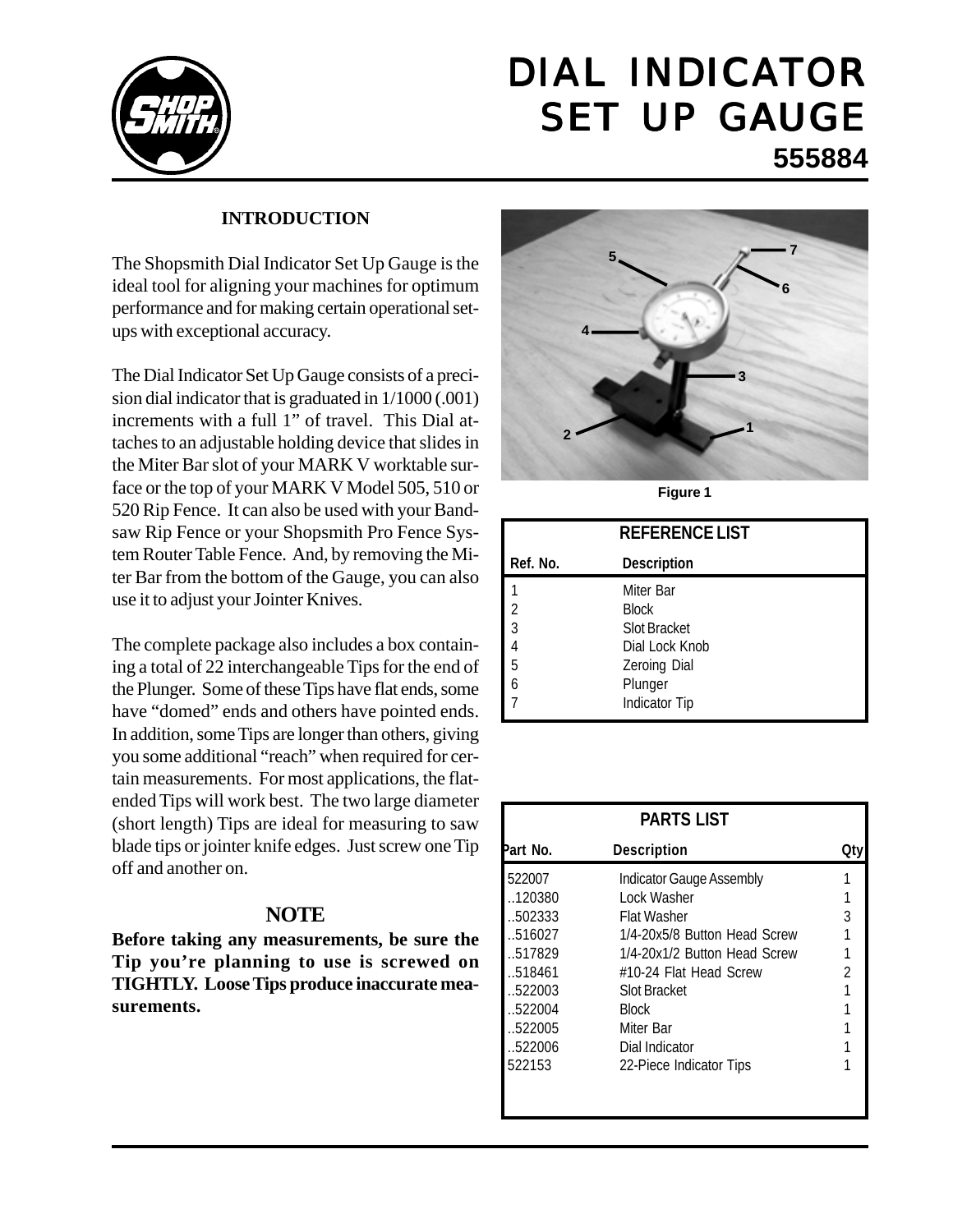#### **A FEW WORDS ABOUT SAFETY**

#### **ASSEMBLING THE GAUGE**

Throughout this instructional literature, we list **WARNINGS, CAUTIONS,** and **NOTES**. We advise that, when you come to one of these listings, please read and understand it fully before proceding further. Their meanings are:



**A WARNING is given when failure to follow the directions could result in injury, loss of limb, or life.**



**A CAUTION is given when failure to follow the directions could result in temporary or permanent damage to the equipment.**

#### **NOTE**

**A NOTE is used to highlight an important procedure, practice, or condition.**

# WARNING

- ! **To protect yourself from injury:**
- ! **READ, UNDERSTAND, AND FOLLOW ALL the safety information.**
- ! **You must also READ, UNDERSTAND, AND FOLLOW ALL the safety informa tion in the Mark V Owners Manual, as well as the Owners Manual for any power tool for which the Dial Indicator Set Up Gauge will be used.**
- ! **Always unplug your machine before making any setup adjustments**.
- ! **Do not touch the sharp edges of any cut ting tool such as a saw blade tooth or jointer knife while measuring with the Dial Indicator Set Up Gauge**.

When your Set Up Gauge arrives, the Block is already attached to the Miter Bar and the Bracket is attached to the Block. Just remove the Dial Indicator from its box and attach it to the threaded hole in the end of the Bracket, using the buttonhead cap screw and two washers, provided. The lock washer goes between the Bracket and the Dial Indicator and the flat washer goes under the buttonhead cap screw.

#### **HOW PRECISE IS PRECISE ENOUGH?**

Each black line on your Set Up Gauge represents 1/1000 of an inch (.001"). As a point of reference, a typical human hair is about 3/1000 of an inch (.003") in diameter.

It's important not to be "fooled" by the sweeping hand as it circles around the large dial. Keep in mind that it takes more than 15 black lines (or, 1/4 of a full revolution) to equal just 1/64". As a result, one full revolution of the Gauge needle represents approximately 3/32"...with 10 revolutions required to equal the Gauge's 1" capacity.

Remember that your MARK V and other shop machines are there to help you perform woodworking operations. With very few exceptions, any time you can make a woodworking cut to within 15/1000  $(0.015")$  - about  $1/64"$  - you're doing great.

#### **MITER BAR/MITER SLOT CLEARANCE**

When one metal part slides inside another metal part, there must be clearance to allow for that movement. As with the Miter Gauge Bar on your MARK V, the Set Up Gauge Bar will have from 4/1000 (.004") to 6/1000 (.006") of an inch clearance between the Bar and your Table (or Fence) Slot.

There are two ways for you to compensate for this. The simplest is to always pull (or push) the Gauge Bar firmly and steadily toward the SAME side of the slot when taking measurements. Or, if you're not comfortable with this approach, insert a piece of paper between the Bar and Slot to eliminate all clearance before taking your measurement.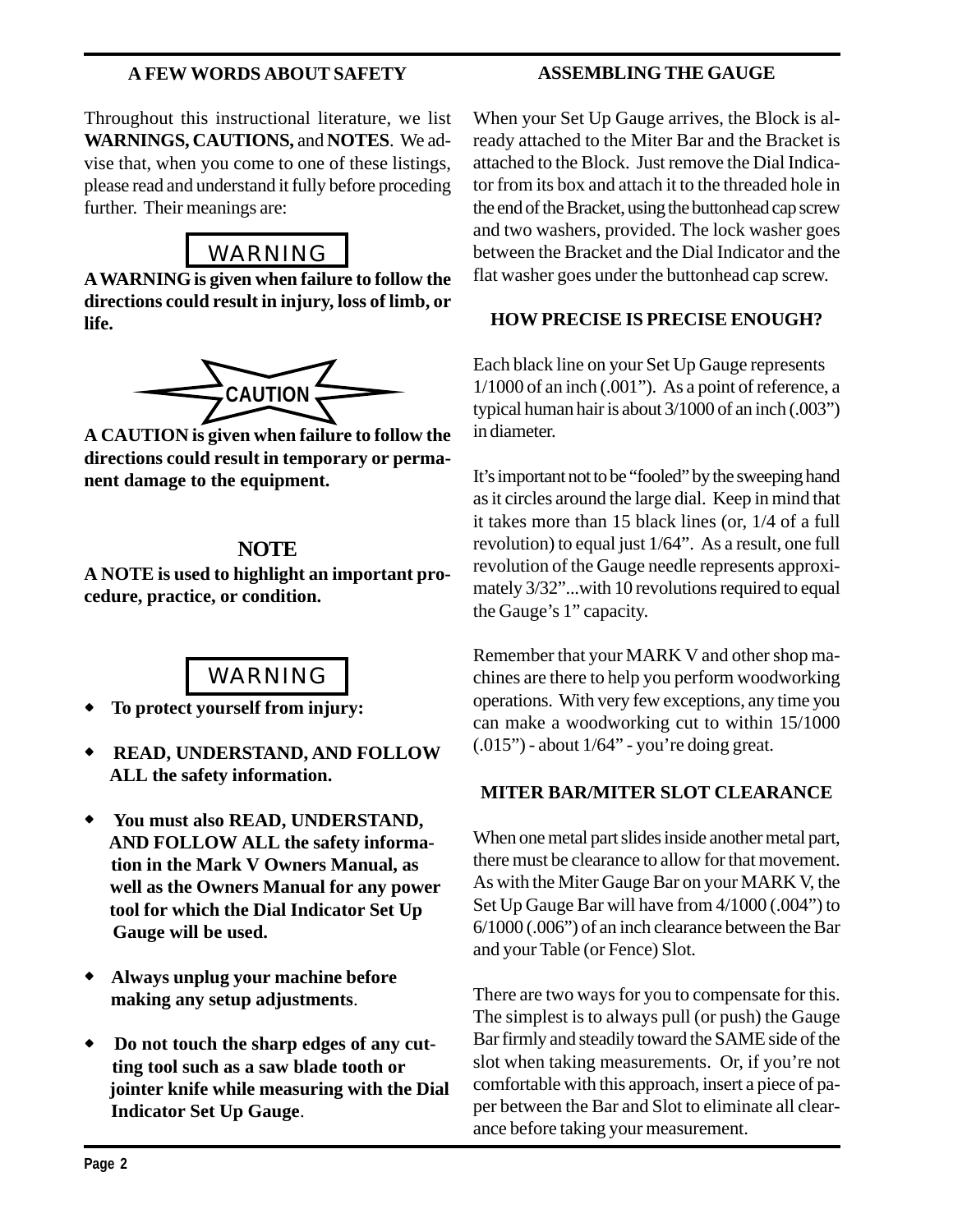#### **GETTING STARTED**

The Dial Indicator Set Up Gauge is, basically, a highly accurate reference tool. Using the Gauge is simple. Follow the general directions outlined below, and then the more detailed directions for each application listed later.

1) Position the Gauge next to the object to be measured (fence, saw blade, etc.). Adjust the Slot Bracket and move the Gauge so that the Plunger is depressed slightly while resting against the object to be measured.

2) Loosen the Dial Lock Knob and rotate the Zeroing Dial until the large needle is aligned with the "0" on the Dial. See Figure 1.

3) Re-tighten the Dial Lock Knob finger-tight against the Zeroing Dial. You are now ready to measure the difference between a starting point ("0" on the Dial) and another reference point.

#### **NOTE**

**Over-tightening the Lock Knob will damage the Zeroing Dial, making it difficult to turn on subsequent set-ups...even when the Lock Knob has been loosened completely.**

#### **TABLE SAW SET UPS**

#### **Aligning the Saw Blade with the Work Table**

1. Install a Saw Blade that you know to have zero or minimal wobble. The newer the blade the better.

2. Use a marker to mark one tooth on the blade.

3. Rotate this tooth forward until it is at the infeed end of the Table.

4. Install the Set Up Gauge in the left miter slot and position the Tip on a spot near the marked tooth.

5. Loosen the Dial Lock Knob and rotate the Zeroing Dial so the large needle is on "0". Re-tighten the Dial Lock Knob.

6. Rotate the marked tooth towards the outfeed end of the Table.

7. Slide the Set-Up Gauge towards the other end of the Table and read the Gauge measurement at the same spot near the marked tooth. Follow your MARK V (or table saw) owners manual to make necessary adjustments. See Figure 2 and 3.



**Figure 1**



**Figure 2**



**Figure 3**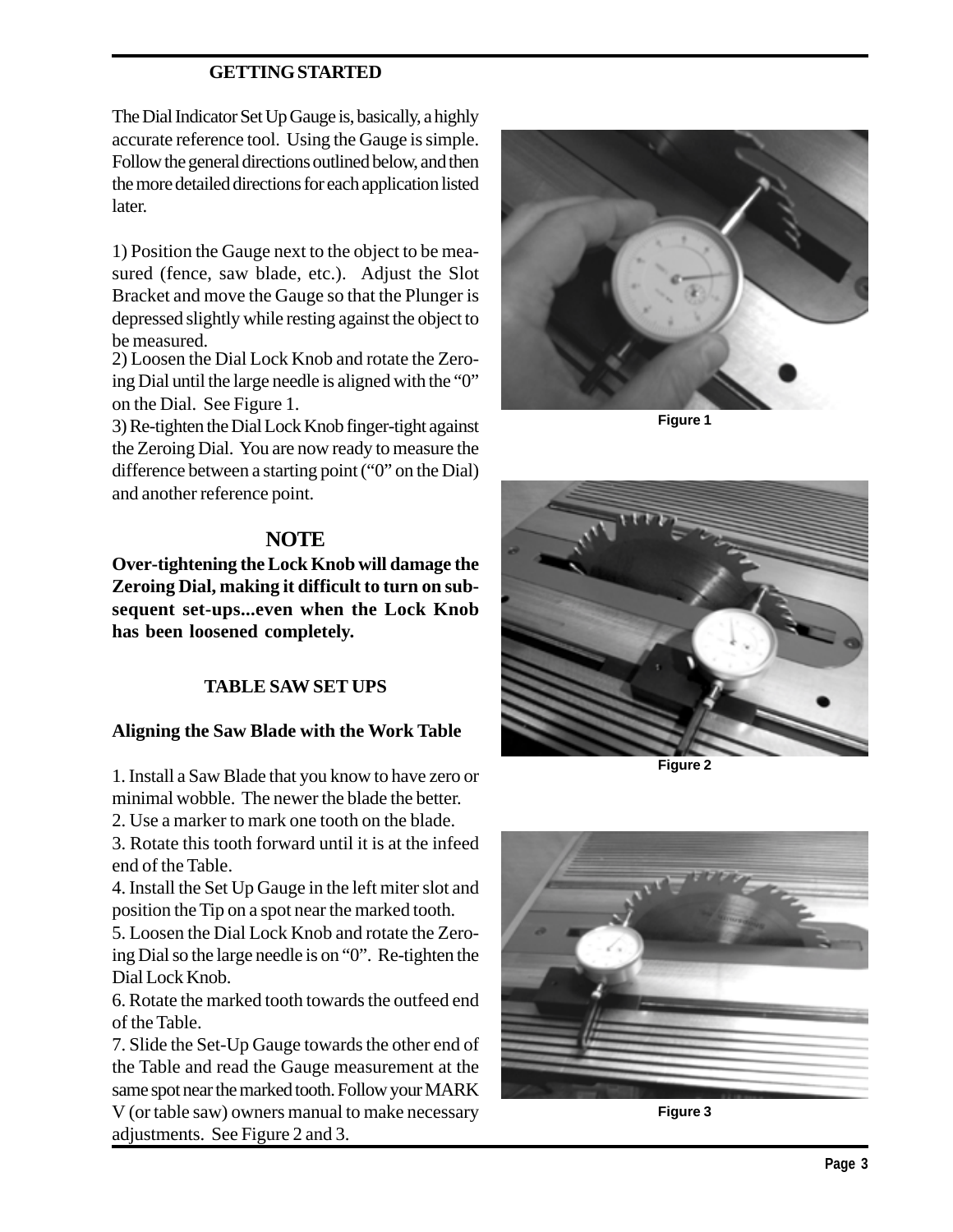#### **TABLE SAW SET UPS con't.**

#### **Aligning the Miter Gauge to 90°**

1. Remove any auxiliary fences/extentions from your Miter Gauge.

2. Clamp the handle of a precision square to the Miter Gauge face, so its blade is parallel with the work table surface.

3. With a 5/32"Allen wrench, tighten the tapered screw in the center of your Miter Gauge Bar to lock it firmly into the Table slot.

4. Position the Set Up Gauge Miter Bar in the Table slot and adjust the Slot Bracket so the Plunger is slightly depressed and the Gauge Tip touches the edge of the square's blade at one end.

5. Loosen the Dial Lock Knob and rotate the Zeroing Dial so the large needle is on "0". Re-tighten the Dial Lock Knob. The Miter Gauge is square to the Table slot when the measurements at each end of the square's blade are equal. See Figure 4.

## **NOTE**

**Be sure to check the 90° stop and adjust it, if necessary.**

#### **Aligning the Miter Gauge to 45°**

To align your Miter Gauge for a perfect 45° setting, proceed as described for 90° settings above, with one exception. In place of a precision square, use a 45° Combination Square, triangle or other measuring or marking device having a known 45° face angle. See Figure 5.

#### **Aligning the Rip Fence**

1. Install the Set Up Gauge in the Table slot.

2. Move your Rip Fence into position and lock it down.

3. With the Gauge at the infeed end of the fence, loosen the Dial Lock Knob and rotate the Zeroing Dial so the large needle is on "0". Re-tighten the Dial Lock Knob.

4. Move the Gauge to the outfeed end of the Fence. This end of the Fence should be the same distance from the miter slot as the infeed end of the fence. And, since you have already aligned the saw blade **Figure 6** 

to the work table, the rip fence is now parallel with the saw blade. See Figure 6.

## **NOTE**

**Setting the fence exactly parallel front to back will allow the fence to be used on either side of the blade.**



**Figure 4**



**Figure 5**

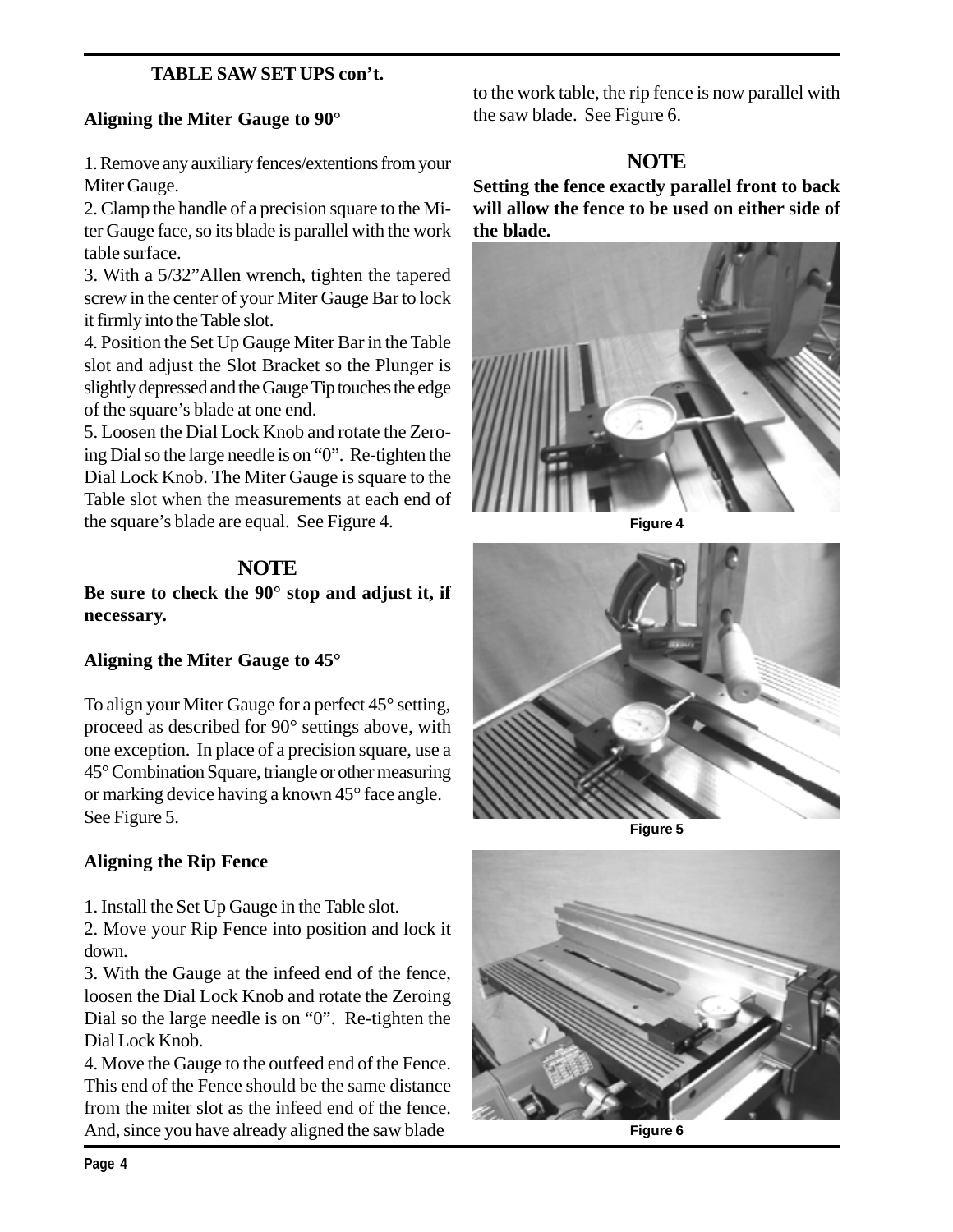#### **SHAPER/ROUTER TABLE FENCE SET UP**

This is particularly handy for cutting precision rabbets or similar joints.

1. Start by installing the Set Up Gauge in the Miter Gauge slot (This procedure also works for Router Table Fences, as shown in Figure 7).

2. Loosen the Dial Lock Knob and rotate the Zeroing Dial so the large needle is on "0". Re-tighten the Dial Lock Knob.

3. Move the Gauge to the outfeed Fence and adjust until you achieve the desired offset. The outfeed fence MUST be parallel to the infeed fence.

#### **JOINTER KNIFE ADJUSTMENT**

1. Remove the jointer fence.

2. Swing the jointer featherguard completely out of the way and lock it in position.

3. Remove the Miter Bar from the Block.

4. Install the large diameter, domed-end Tip onto the Plunger.

5. Position the Miter Bar over the jointer cutterhead/ knife at one side.

6. Set the Block (with Gauge attached as shown in Figure 8) on the infeed table of your Jointer so the plunger protrudes downward and the Tip touches the Miter Bar at a point directly over the cutterhead/knife.

7. Loosen the Dial Lock Knob and rotate the Zeroing Dial so the large needle is on "0". Re-tighten the Dial Lock Knob.

8. Use a 5/32" Allen wrench positioned in the leveling screw hole to slowly rotate the cutterhead so that the knife contacts/raises the Miter Bar. As this happens, read the measurement on the Dial Indicator Gauge.

9. Move your set up to the other side of the cutterhead, as shown in Figure 9, and repeat steps 5-8. The measurements should be identical at both ends of each knife, or at least within .002" of each other. If not, refer to your jointer owners manual to adjust the knife settings.



**Figure 7**



**Figure 8**



**Figure 9**